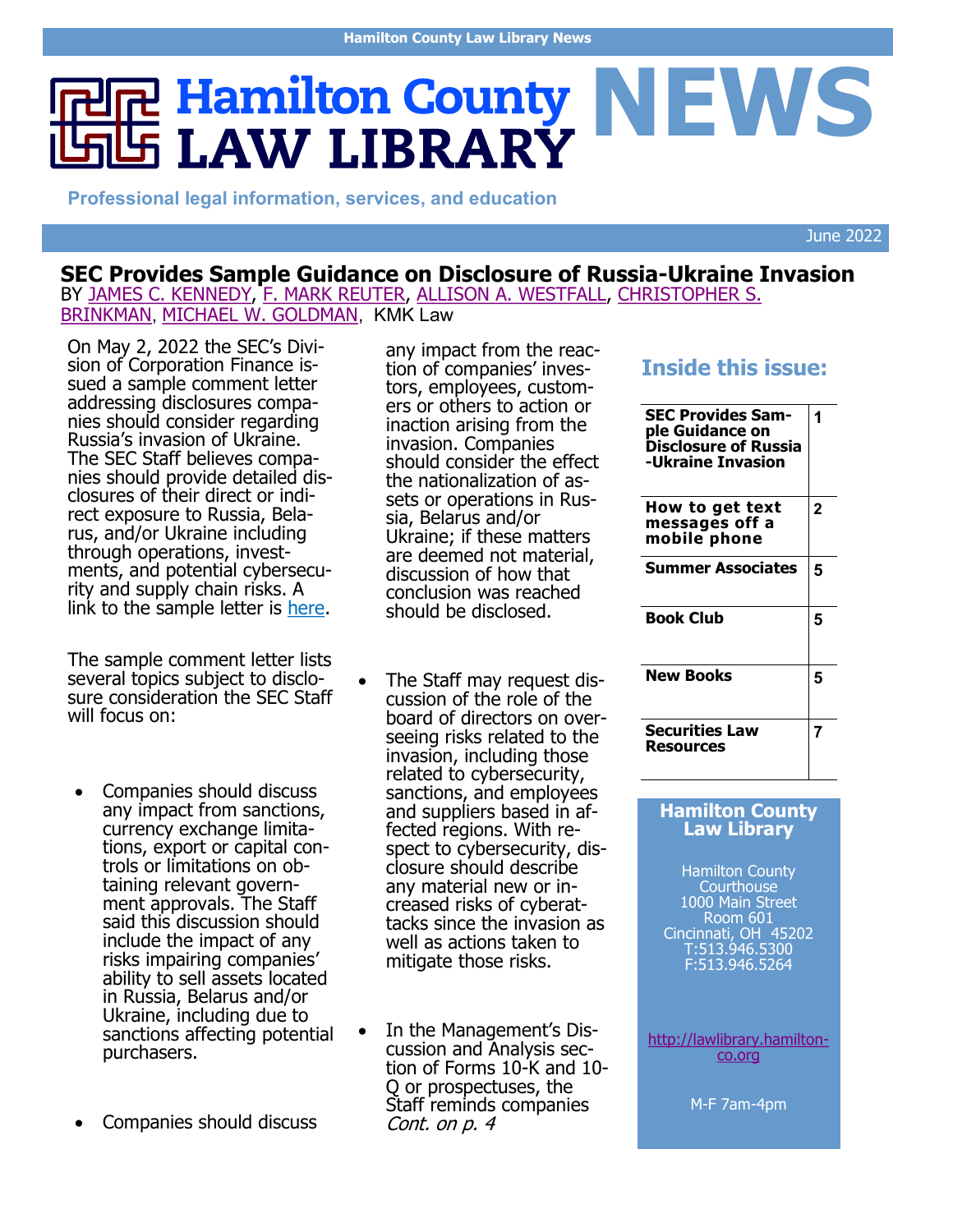### **Tech Tip: How to get text messages off a mobile phone by Julie Koehne, Systems Librarian**

Have you ever had a client with text messages on their phone that you'd like to have in print? Here are some steps you can take to get screenshots of the text messages and print them.



To obtain screenshots of the text messages, open the app used for texting. On most newer Android phones, hold down both the volume down button and the power button simultaneously.



On newer iPhones, hold down both the volume up button and the power (Face ID) button.



The image will be saved to your gallery.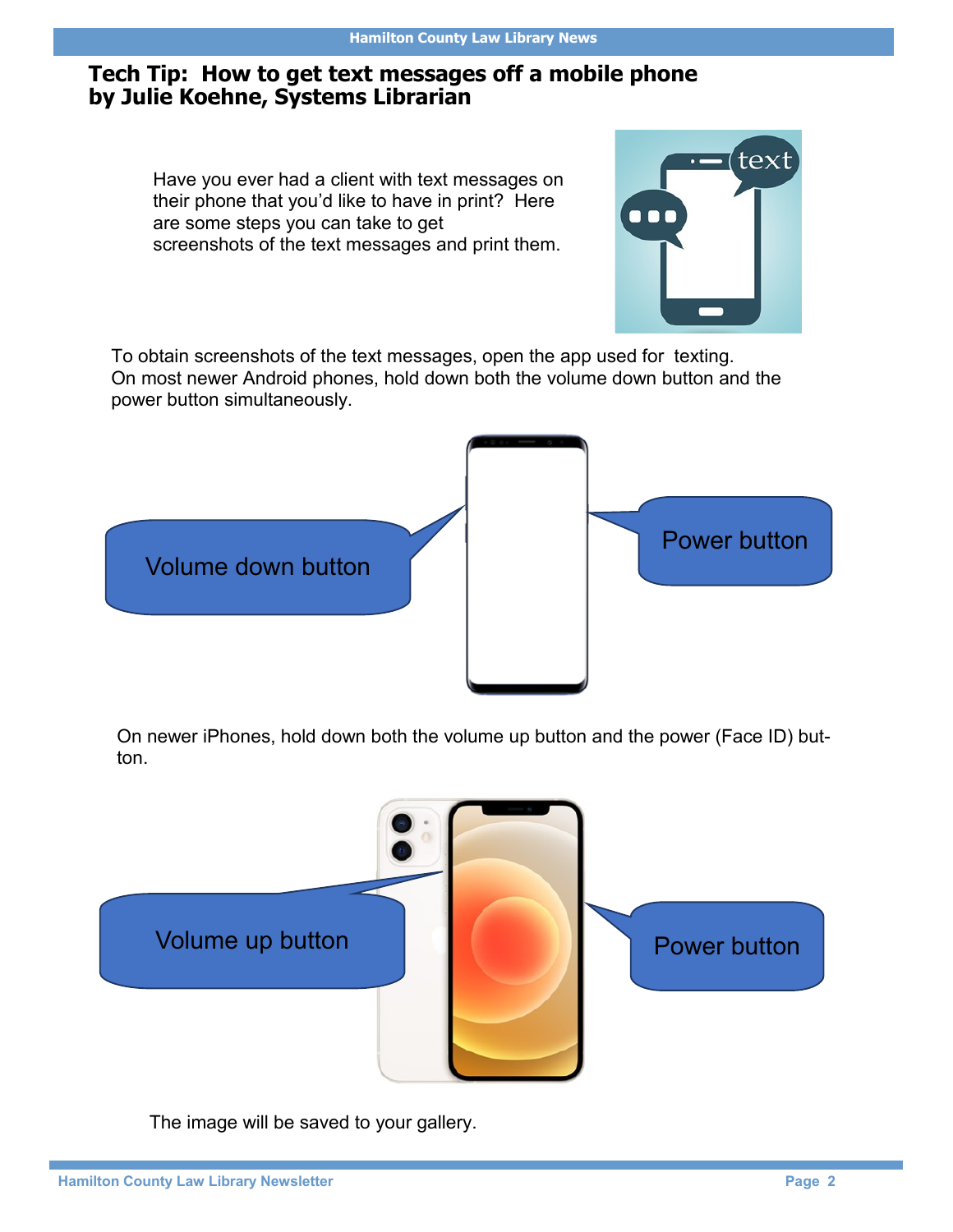On both the iPhone and Android older phones with a home button, press both the Power button and the home button simultaneously.



Next, go to your gallery, touch on the image, press the share icon, then select the email app icon or other app you use with the phone.

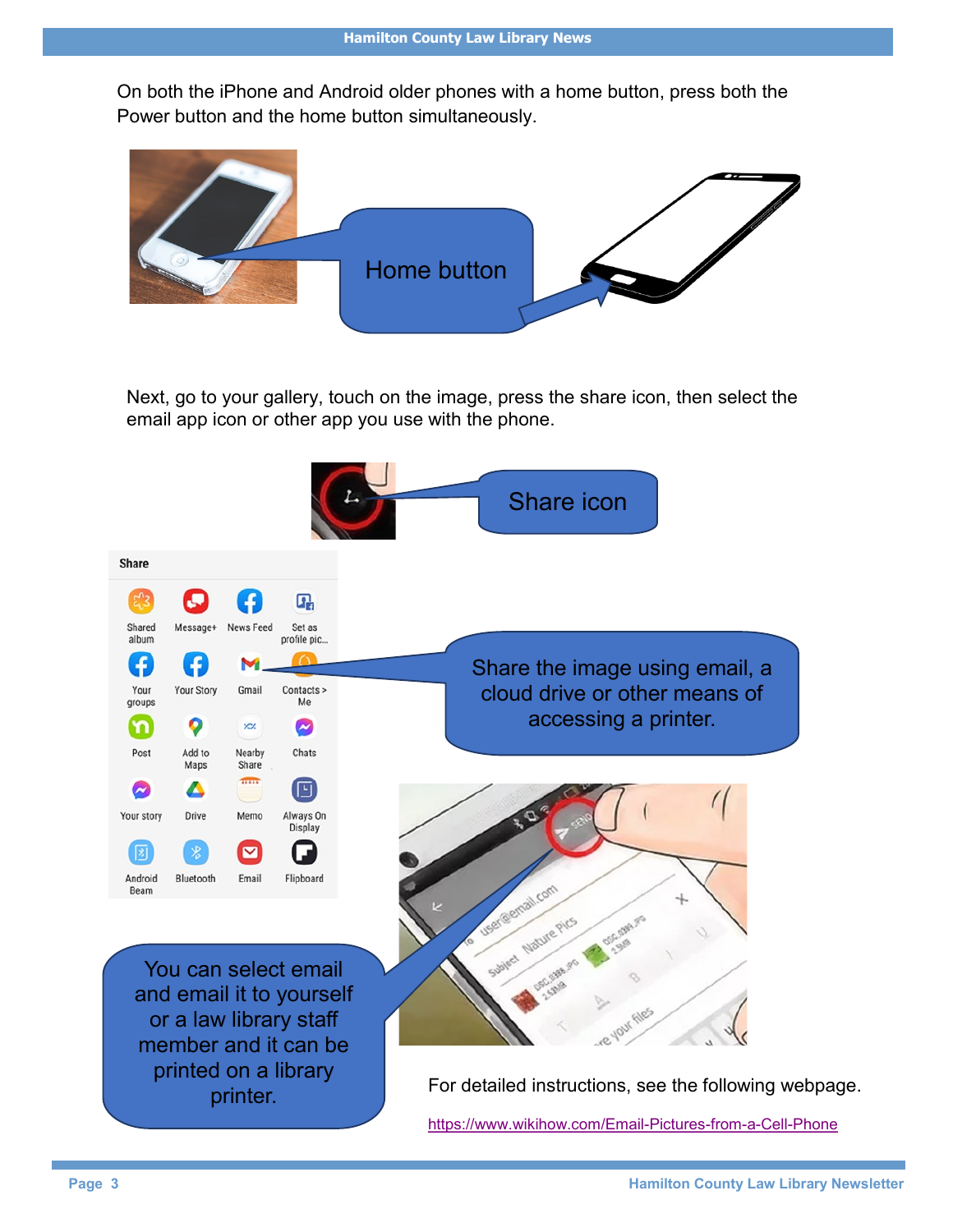of the requirement to disclose material trends or uncertainties including with respect to the invasion. The trends or uncertainties mentioned by the Staff include impairments of assets, decline in inventory value or investments, and collectability of consideration or modification of contracts with customers.

- Companies should enhance their actual accounting estimate disclosures with both qualitative and quantitative information, if such information is material and reasonably available, that addresses why the estimate is subject to uncertainty, including new uncertainties related to the estimate, the method used to develop the estimate and the significant assumptions underlying its calculations, the degree to which the estimate and underlying assumptions have changed over the current period, and the sensitivity of the reported audit to the method and assumption underlying its calculation.
- Companies should discuss any material impact of import or export bans resulting from the invasion on any products or commodities, including energy from Russia, used in its business. The Staff also expects to ask for disclosure on whether and how business segments, products, lines of service, projects, or operations are materially impacted by supply chain disruptions. Supply chainrelated disclosure should include whether a company expects to suspend the production, purchase, sale, or maintenance of certain items.
- If companies adjust revenues to add an estimate of lost revenue relating to the invasion, the Staff will ask that such adjustments be removed. If companies adjust for certain expenses related to operations in Russia, Belarus and/or Ukraine that appear to be normal and recurring, the Staff expects disclosure of the nature of the expenses and an explanation of how Staff interpretations of rules relating to non-GAAP measures

were considered.

 Companies should be mindful of the impact of the invasion in the design or effectiveness of the relevant controls, if any.

The Staff noted that the sample comments do not list all of the potential issues that may arise. Only a handful of actual comment letters have been made public so far.

### BY [JAMES C. KENNEDY](https://www.kmklaw.com/corporate-securities/author/Jim_Kennedy), [F. MARK](https://www.kmklaw.com/corporate-securities/author/Mark_Reuter)  [REUTER](https://www.kmklaw.com/corporate-securities/author/Mark_Reuter), [ALLISON A. WEST-](https://www.kmklaw.com/corporate-securities/author/Allie_Westfall)[FALL](https://www.kmklaw.com/corporate-securities/author/Allie_Westfall), [CHRISTOPHER S. BRINK-](https://www.kmklaw.com/corporate-securities/author/Chris_Brinkman)[MAN](https://www.kmklaw.com/corporate-securities/author/Chris_Brinkman), [MICHAEL W. GOLDMAN](https://www.kmklaw.com/corporate-securities/author/Michael_Goldman)

Article reprinted with permission.



### **Topical Updates**

If you have not signed up before and would like to start receiving substantive bi-weekly updates in one or more practice areas, please visit the topical updates page on our website to sign up. You can select from the following areas of law:

Criminal

Employment

Estates and Trusts

Family Law

Intellectual Property

Pension Benefits

Real Estate

Tax

The Supreme Court & Con Law

**Torts** 

If you have any questions about this please feel free to contact our Reference Librarian, [Amy Kurlansky.](mailto:akurlansky@cms.hamilton-co.org)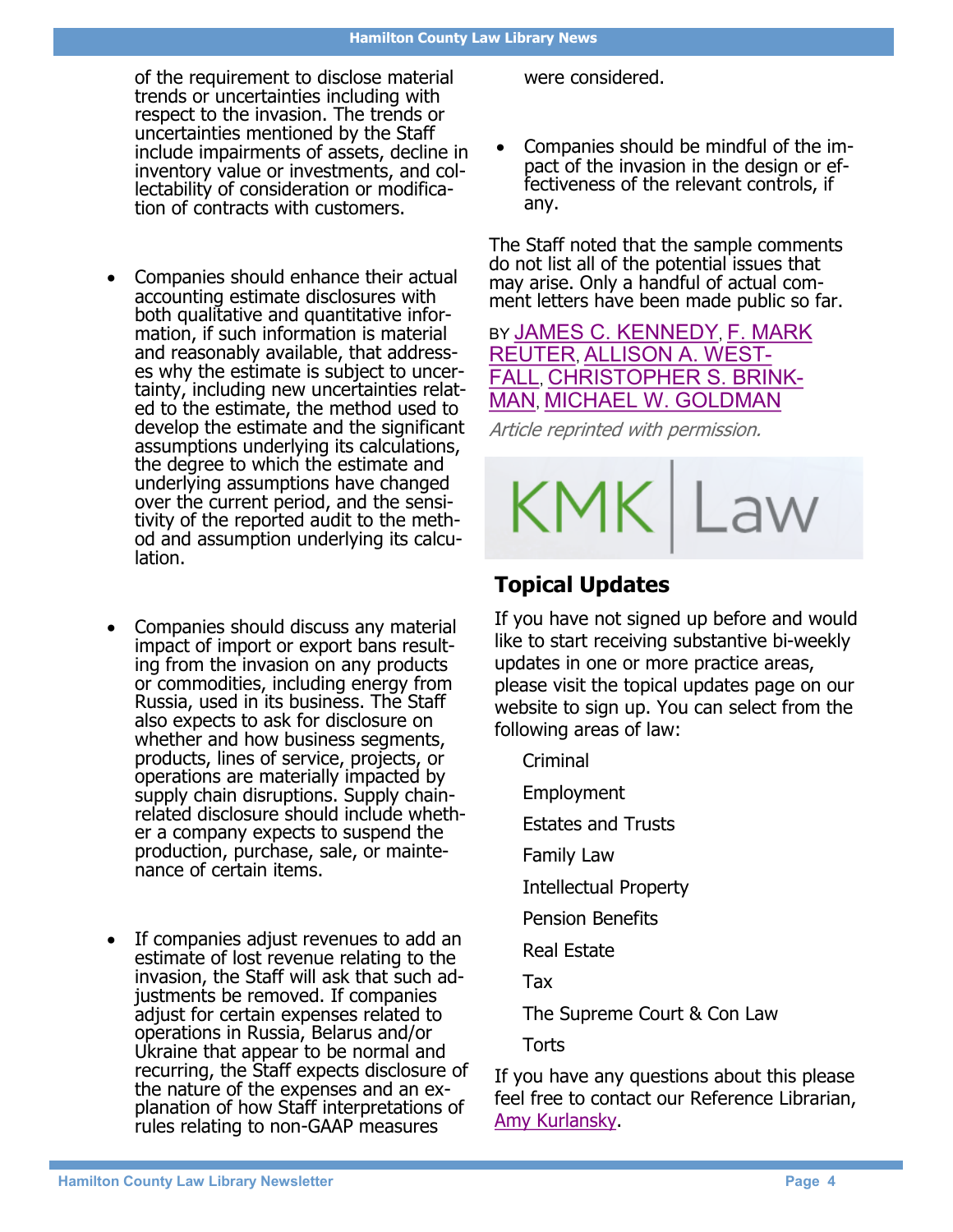### **Summer Associates**

Summer associates and interns at local government offices and our subscribing law firms are welcome to use the Law Library this summer. Just send us a list of names and the end date of their time with your office. They will be able to use the library at no cost to your office. Among the benefits:

- Easy access from downtown firms and courts
- Extensive practitioner-oriented online legal information
- Research guidance
- Ouiet study space and conference rooms
- Access to legal research databases
- Subscribers' lounge with coffee, newspapers, and magazines
- Hard-to-find print materials including municipal ordinances, session laws, and treatises



### **Book Club**

The Hamilton County Law Library Book Club is very excited to be partnering with the CBA starting with our next meeting on:

Thursday, July 21, 2022, 12:00 via Zoom.

This month's selection is The Storied Life of A.J. Fikry, by Gabrielle Zevin.

We have collaborated with the Cincinnati and Hamilton County Public Library to provide print copies for our book club attendees.

We are very excited to be able to bring you this opportunity.

And, we look forward to seeing you on the  $21<sup>st</sup>$ !

Sign up [here.](https://lawlibrary.hamiltoncountyohio.gov/events/hcll-book-club-meeting-3/)

### **Follow us on social media!**

If you appreciate the content of our monthly newsletter, you should like us on **Facebook** and follow us on [Twitter](https://twitter.com/HCLawLib) (@HCLawLib) and Instagram for even more updates on library happenings and info on relevant legal news. We also publish a [blog](https://lawlibrary.hamiltoncountyohio.gov/category/blog/) and push those updates to our social media accounts, so if you follow us you'll never miss a post.

### **New Books**

In addition to our many standing order print titles that we regularly receive and update from major legal publishers like Thomson Reuters and LexisNexis, we also try to include other materials that our patrons need and request. This year we've added the following titles from the National Association of Criminal Defense Lawyers, by popular demand:

- I'm Certain I Think I Saw Him: Litigating Eyewitness Identification Cases,
- Pattern Cross-Examination for Sexual Assault Cases: A Trial Strategy & Resource Guide, and
- A Defender's Guide to Federal Evidence: A Trial Practice Handbook for Criminal Defense Attorneys.

Is there a specific title you'd like to see in our collection? Or an area of law where you'd like more content? Feel free to make a suggestion to [Lauren](mailto:lmorrison@cms.hamilton-co.org) for library consideration.

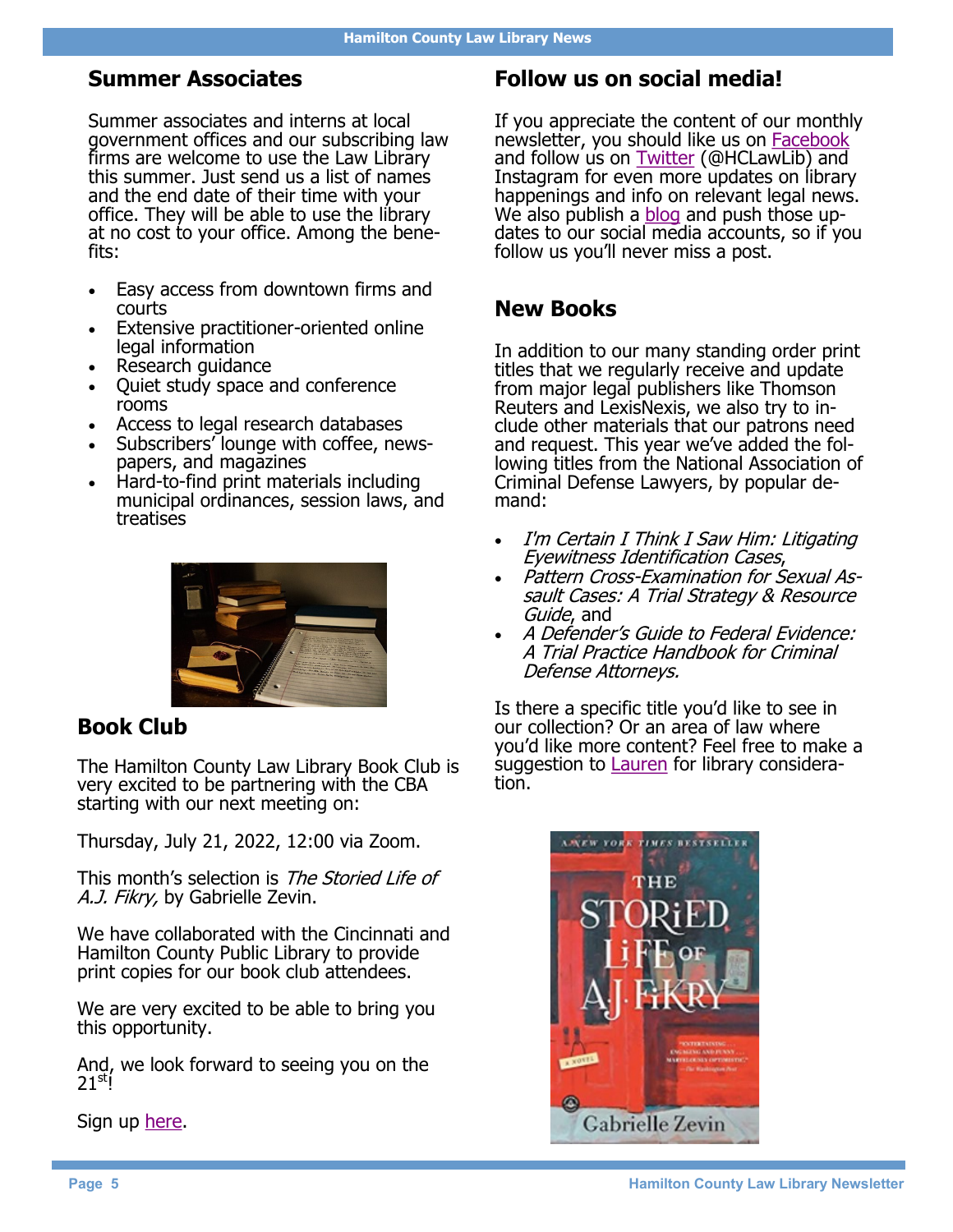### **Subscriber Benefits**

All subscribers have access to the following valuable resources and services:

Circulation privileges to borrow from over 40,000 print volumes for up to six weeks at a time

Access to extensive legal information databases from the Law Library, including Lexis+, Westlaw, Wolters Kluwer VitalLaw™, Overdrive e-books, HeinOnline, and Loislaw treatises

Wireless network throughout the Law

Library

Polycom videoconferencing

Eight meeting rooms with speaker phones

Professional reference service by our law librarians, available via e-mail, telephone, and in person

Free document delivery by fax or e-mail of print and electronic materials

CLE seminars throughout the year on legal research and substantive topics

Subscribers' lounge, magazines, daily newspapers, and coffee

Bi-weekly news alerts by practice area

Discounted rates for photocopying

In addition, solos and attorneys whose firm has a subscription have 24 hour remote access to Fastcase.com case law, Aspen/ LOISLaw treatises, HeinOnline (for under 50 attorney firms), EBSCOhost, and Wolters Kluwer VitalLaw™

### **Upcoming CLEs—Live Interactive Webinars**

#### **Thursday, June 30, 2022, 12-1 PM**

### **Introduction to Elder Law Hot Topics.**

Presenters: Kathryn E. Buerger, Esq., William Hesch Law Firm, LLC

Amy L. Kurlansky, Esq., Hamilton County Law Library

1.0 general credit in OH and KY

### **Tuesday, July 26, 2022, 12-1 PM**

#### **Nursing Home Litigation**

Presenter: Miriam Sheline, Esq. Litigation Director, Pro Seniors, Inc.

1.0 general credit applied in OH and KY



### **CLEs on Demand**

The Hamilton County Law Library is proud to announce the following self study CLEs to in our on-demand library for the year 2022:

**The Law of Boxing** (1.0 hour in OH, and 1.0 hour in KY until June 30, 2022)

**Implicit Bias & the Criminal Justice System** (1.0 hour Professional Conduct in OH)

**Elder Financial Exploitation & Undue Influence** (1.0 general hour in OH )

**Hamilton County Municipal Court Update** (1.0 general hour in OH)

Please keep a look out for more self-study videos that are returning or coming to the on -demand library in the near future.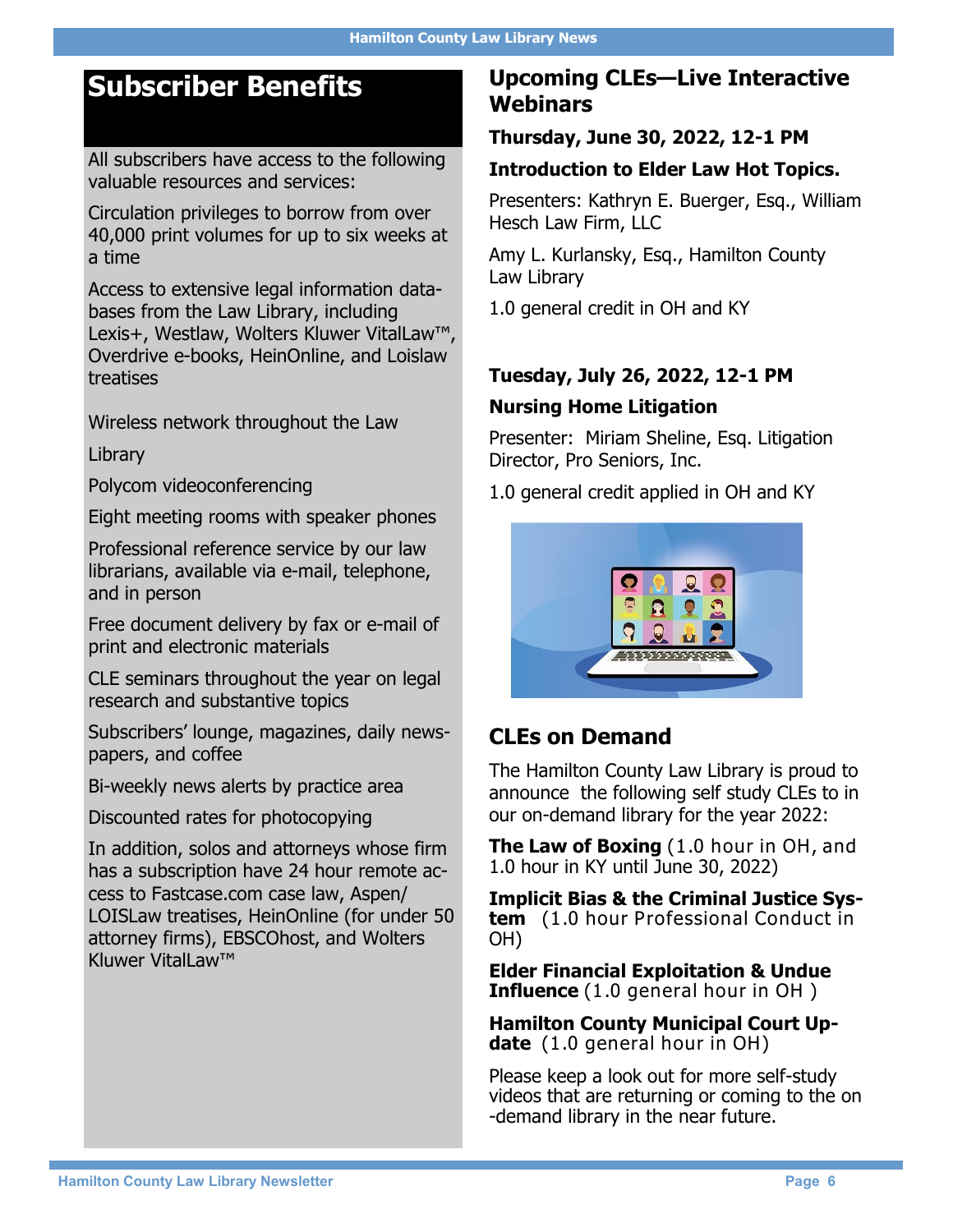### **Securities Law Resources**

Law Library subscribers have access to a variety of Securities Law Resources, including those listed below. If you have questions about these resources, contact the reference staff at [reference@cms.hamilton](mailto:reference@cms.hamilton-co.org)-co.org or 513.946.5300.

The allocation and apportionment of deductions

KF6289.A1 T354 no. 9062nd

Deskbook on internal investigations, corporate compliance and white collar issues

KF1416 .D47

The Foreign Corrupt Practices Act handbook KF9351 .T37 2010

Fundamentals of securities regulation

KF1439.A25 H863 2013

Insider trading under the federal securities laws and other insider trading restrictions

KF6289.A1 T35 No. 309

Private foundations—taxable expenditures KF6289.A1 T352 no. 474

Resales of restricted securities under SEC rules 144 and 144A KF6289.A1 T.55 no. 46-3rd

Responses to takeover bids: corporate, SEC, tactical, and fiduciary considerations KF6289.A1 T355 no. 6-3rd

The SEC enforcement process

KF6289.A1 T355 No. 77-3rd

Treatise on the law of securities regulation [Hazen]

KF1439 .H39 2016

#### **Online Resources**

#### **EBSCO**

Corporate Records Handbook Incorporate Your Business

#### **HeinOnline**

Are Synthetic Securities Securities? [article] Federal Regulation of International Business A Treatise on the Doctrine of Ultra Vires

#### **Lexis +**

Anderson's Ohio Securities Law and Practice Criminal Defense Techniques Mathew Bender Federal Securities Exchange Act of 1934 Ohio Business Entities Rabkin & Johnson Current Legal Forms with Tax Analysis

#### **NCLC Digital Library**

Consumer Banking and Payments Law Consumer Class Actions

#### **Overdrive**

Ohio Annotated Securities Law Handbook Ohio Securities Law and Practice Principles of Secured Transactions Principles of Securities Regulation

#### **Westlaw**

Analysis of Key SEC No-Action Letters Federal Securities Cases Archine Federal Securities Law Federal Securities Law Reporter SEC Releases SEC News Digest